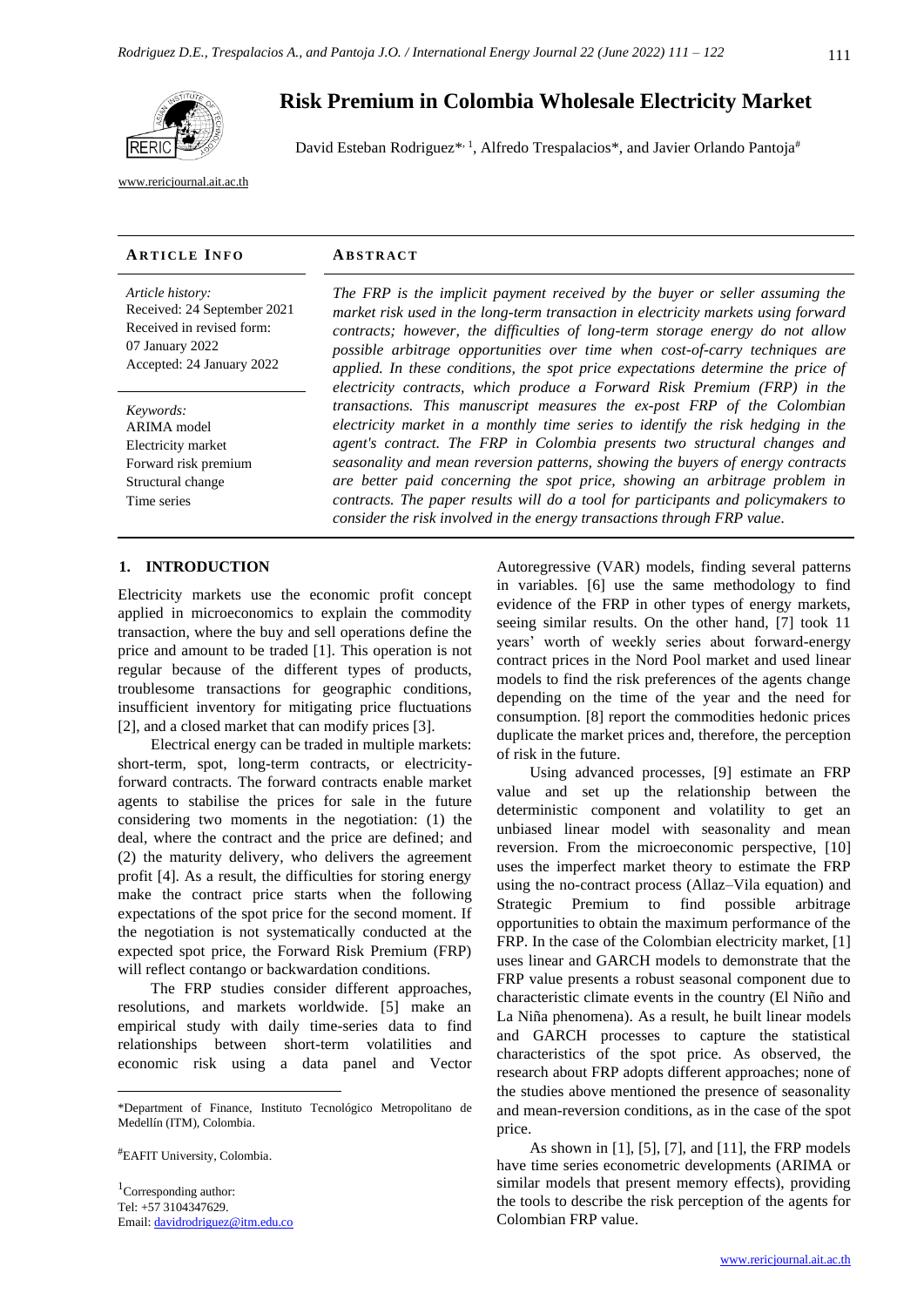By 2018 the Colombian electricity market has a supply nearby 17 GW to attend 8 GW of electricity demand. Hydraulic resources represent 68% of the market; this proportion has persisted since the market began in 1995. At the same time, the Colombian wholesale electricity market has a single-node price system with only one price reference for electricity generation; the result is a sealed-bid auction where the energy providers and market agents could hedge the risk using long-term contracts like hydroelectric projects and climate phenomena estimations.

Furthermore, the energy policy implemented in Colombia seeks an energy system with more competitive participation in non-conventional renewable technology. This paper contributes to the risk measure literature focusing on the Colombian electricity market to help market participants and policymakers consider the risk involved in the energy transactions through FRP value. In addition, this work tells which agents have been paying for risk hedging. This way, authorities could identify activities to accomplish sustainable development goals, bringing access to all populations in coverage and competitive prices.

This study delves into the dynamics of the FRP from the perspective of time series, searching structural changes letting the agents handle future analyses about the compensation of risks in the market of forwardenergy contracts. The authors measure two models for the forward risk premium (FRP) in the Colombian electricity market from 2006 to 2019. For the first case, the authors make a linear model for the Spot Price (PB) using the expected time (t), creating the FRP estimated data. Later the authors verify the structural change evidence in the FRP series to determine the most relevant changes events. For the second case, the authors recreate the expected model of FRP with an ARIMA model. For both cases, the residuals looking for heteroskedasticity are reviewed. As a final process, the authors compare the estimated values of both models to establish which are more tightly fitted in the expected series of FRP values, asking whether the risk premium is a non-distributable independent random variable for the memory process over time spot prices and risk.

The authors found FRP models in Colombia present two structural changes and seasonality and mean reversion patterns in the spot price. In addition, the study results are favourable for agents that participate in electricity negotiations doing market planning. As a result, sellers, and buyers, as regulators and organizations in charge of supervising the market, can improve their tools to support decision making.

For the development of the paper, the authors present an introductory task scheme about the FRP and the methodological procedure section; the authors developed the model to solve the problem described previously. The results have shown: 1) in the first case, the FRP presents structural changes explained by a climatic phenomenon, which coincide with the changes in the Oceanic Niño Index corresponding to the breakpoint's dates of the FRP series; in the second case, the model is like the spot price and does not determine a structural change; in both models, the authors did not find a heteroskedastic process. The following section describes the results and a discussion. Finally, the last section concludes and proposes future work.

# **2. METHODS**

#### *2.1 Expected Spot and Contract Prices*

At the end time of  $T$ , the party that bought the electricity for the price of the contract at  $t_0$  time should pay  $F_{t_0T}$ and, in return, they will receive the value of the energy spot price  $SP_T$ . The contract seller, the party with a short position, will receive the same net benefit as the buyer but with an opposite sign. Equation (1) shows the profit for the forward contract seller, which corresponds to an income determined by the contract price. In return, the seller should deliver the energy agreed upon valued at spot price  $SP_T$ . [4] describe the long-term electricity contracts and the benefit for their parties.

$$
\Pi_T = F_{t_0 T} - S P_T \tag{1}
$$

Under these conditions, it is easy to see an agent selling a forward contract finds it convenient if the spot price  $PB_T$  is systematically lower than the contract price. If the spot price is systematically above the contract price, an electricity generator suffers losses; showing generators are the ones who pay to stabilize the price in the contract market.

#### *2.2 Forward Risk Premium (FRP)*

To capture the phenomenon described previously, the Forward Risk Premium (FRP) is defined as the difference between the expected spot price and the contract price, as shown in Equation (2) [1].

$$
FRP_{tT} = E(SP_T) - F_{tT}
$$
 (2)

Reference [12] explain the FRP process how: "*A positive value of indicates a contract price agreed below the expected market price and that the selling agent pays for the contract coverage; in turn, a negative value indicates that the contract price is greater than the market expectation and the purchasing agent pays for the coverage*".

This study analyzes two possibilities to calculate the expected Spot Price: (i) a linear trend model [13] and (ii) an ARIMA process (or SARIMA if needed). Equation (2) shows how to estimate the FRP with the estimate of Spot Price. Later, the authors check the model's goodness of fit with statistical analysis, structural changes tests and ARIMA-type patterns.

#### *2.3 Structural Changes*

A time series may alter its structure, such as changes in level, trend, or volatility structure. Such changes, which intervene in the series in the long term, are marked by socioeconomic, political, and environmental processes. In this case, structural changes may reflect the risk levels of the market or the valuation of such risks [5].

The authors carried out the analysis of the structural change of the FRP applying three tests: (i) Chow, (ii) Cumulative Sums or CUSUM, and (iii) Ordinary Least Squares-CUSUM or OLS-CUSUM. Those tests are complementary and aim to find different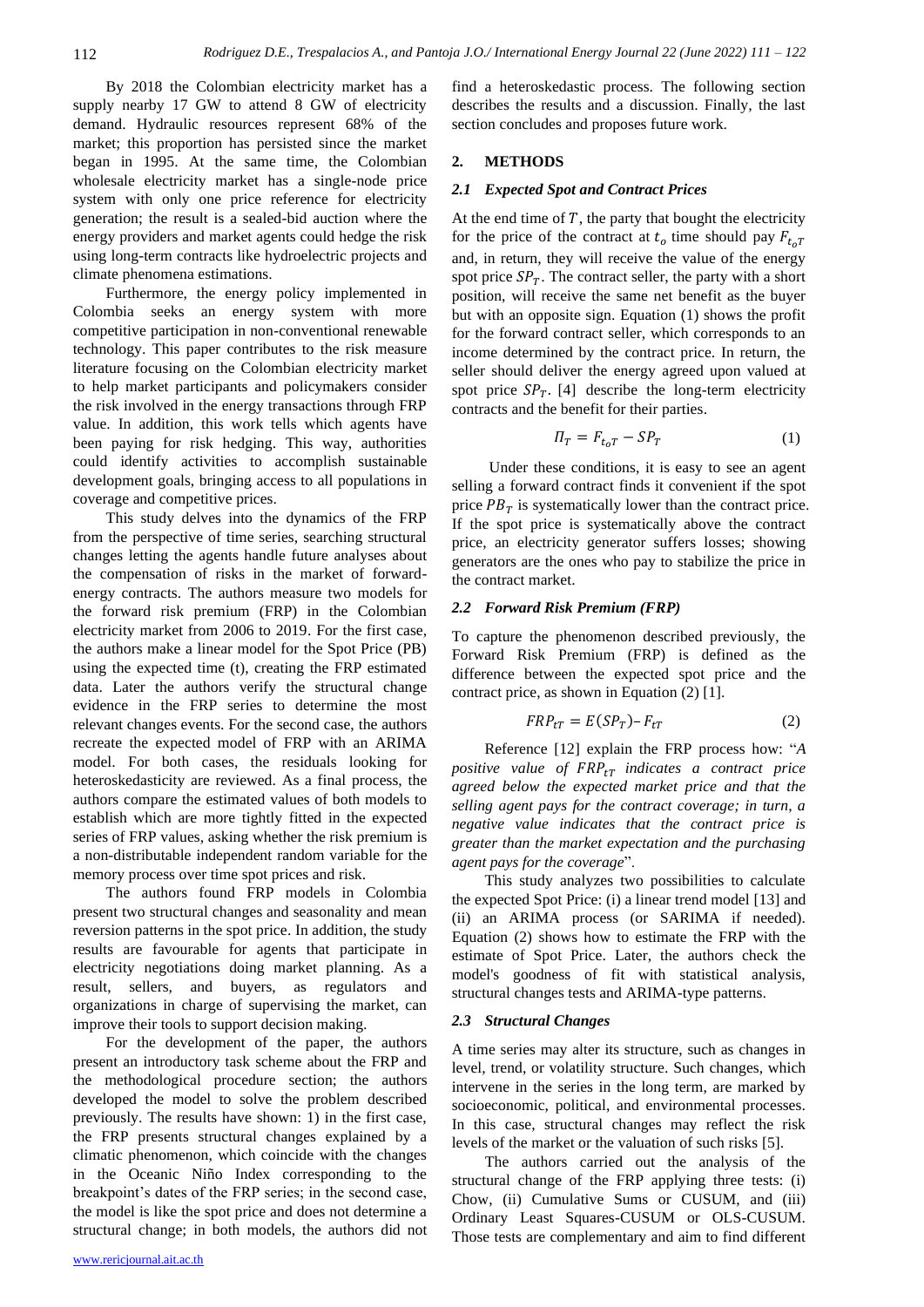possible breakpoints [14]. The Chow test creates two model's types: 1) the original series that considers all the data, 2) the information breakpoint considering data before and after the structural change [15].

Such a test proposes a single representation for the three models as in the following linear model, in which the superscript m denotes the number of the model. In the case of the FRP, it assumes that the exogenous variable is time, as shown in Equation (3).

$$
Y_t = \alpha^m + \varepsilon_t^m + \sum_{t=1}^n \beta_k^m X_{tk}; \quad m = \{1, 2, 3\} \tag{3}
$$

For estimated models, the authors obtained the Square Sums of Errors  $SSE^m$  renamed as:  $SSE_R$  for the original model ( $m = 1$ ), and  $SSE_{NR}$  is the sum of the SSE of the break models ( $m = 2,3$ ). Afterwards the statistic that distributes a function  $F_{Chow}$  (4). There is evidence of structural change when the values of  $F_{Chow}$ are higher than a value  $F_{critical}$ , which is the function of the number of parameters in the model, the amount of observed data, and confidence level.

$$
F_{Chow} = \frac{SSE_R - SSE_{NR}}{\frac{SSE_{NR}}{n - 2k}}
$$
(4)

The Chow test can fit only a critical breakpoint but not identify two or more breakpoints, even is not efficient to review the changes over time recursively in parameters. Therefore, other tests can describe more than one structural change [16].

The Ordinary Least Square-Cumulative Sums (OLS-CUSUM) is shown in Equation (5). Each recursive linear model is represented with the superscript "s", and  $k$  is the parameters model:

$$
\varepsilon_t^s = Y_t^s - \alpha^s - \sum_{s=k+1}^n \beta_k^s X_{tk}^s; \quad s = k+1, k+2, ..., n \quad (5)
$$

 $\varepsilon_t^{(s)}$  are the residuals obtained recursively to verify the structural change; their variance is compared to that of a standard Brownian process (6). When the evidence indicates that the residuals  $\varepsilon_t^{(s)}$  exceed the confidence band of the Brownian process, a structural change is said to have happened [17].

$$
B^{(s)} = \frac{1}{\hat{\sigma}\sqrt{n}\sum_{t=1}^{zn}\hat{\varepsilon}_t^{(s)}}; 0 \le z \le 1
$$
 (6)

The Recursive Residuals-Cumulative Sums (Rec-CUSUM) Equation (7), where  $w_r$  is a series of residuals constructed with a standardization based on the root of the scalar matrix of variances and covariances of each recursive process.

$$
w_r = \frac{\widehat{(\varepsilon_t^{(s)})}}{\sqrt{1 + x_t'(X_{t-1}'X_{t-1})^{-1}x_t}} \sim N(0, \sigma_\mu^2)
$$
(7)

Based on  $w_r$ ,  $w_t$  is the standardized sum of  $w_r$  (8); under the confidence curves of  $(k \pm a \sqrt{n-k})$  as a minimum limit and  $(n \pm 3a\sqrt{n-k})$  as the maximum limit. Their analysis is like OLS-CUSUM, where limits are the confidence level of the hypothesis, and "a" is the

significance level that comes from the distribution of [17].

$$
w_t = \sum_{r=k+1}^t \frac{w_r}{\sigma_\mu}; \ \sigma_\mu = \frac{SSE}{n-k}; \ E(w_r) = 0; \alpha = 0.05 \tag{8}
$$

To properly establish the breakpoints, the authors used statistical tools with the highest significance level in the series of information analyzed [16].

# *2.4 ARIMA – SARIMA Models*

The ARIMA process decomposes a time series into three components (9), where  $\varphi_i$  is the coefficient of autoregressive (AR),  $\theta_i$  is the coefficient of moving average (MA), and *d* is the level of difference. SARIMA process complements the ARIMA process with a seasonal component. The representation of this model can be found in the paper by [18].

$$
\Delta^d Y_t = \alpha + \sum_{i=1}^p \varphi_i y_{t-i} + \varepsilon_t + \sum_{i=1}^q \theta_i \varepsilon_{t-i} \qquad (9)
$$

According to the Box-Jenkins methodology, the first step is to review the stationarity process (unit root tests) using the KPSS (Kwiatkosky - Phillips - Schmit-Shin), ADF (Dickey - Augmented Fuller) and PP (Phillips - Perron) tests. As an additional process for Box-Jenkins to identify a SARIMA process, the Webell-Ollech test identifies the robustness of the seasonal data series, making the criterion of proving a model properly.[19]

Reference [20] says the ARIMA or SARIMA analyze the goodness-of-fit criteria using the AIC (Akaike Information Criterion), AICc Criteria (Akaike Information Criterion converted), the correlograms of the residuals and their normality. As a final analysis, the authors checked the residuals heteroskedastic process to establish if the FRP information series have ARCH or GARCH models and verify their parameters. [21] shows the hypotheses and tests for review of the process.

# **3. DATA DESCRIPTION**

The authors considered information with monthly resolution from January 2006 to September 2019 from the operator of the Colombian electricity market about the spot price  $(SP)$  and average contract price  $(CP)$  of the contracts. Figure 1 shows the SP and CP dataset.

The average spot price is 132 COP/kWh, with a linear trend and marked seasonality. The price increase in 2015 for the El Niño phenomenon is notable with a relative scarcity of natural gas in the country and the subsequent energy generation from liquid fuels. The average price of contracts in the regulated market  $(CP)$ shows the growing trend and seasonal effects. It also presents a rise in price between 2015 and 2017, but not at the same level SP. Some contracts that expired between 2015 and 2017 may be signed considering the expectations of the El Niño phenomenon some months before it started.

Table 1 presents the descriptive statistics of the series under analysis and their logarithms. Only the CP series meets the assumption of normality according to the Jarque-Bera test, which is coherent with the center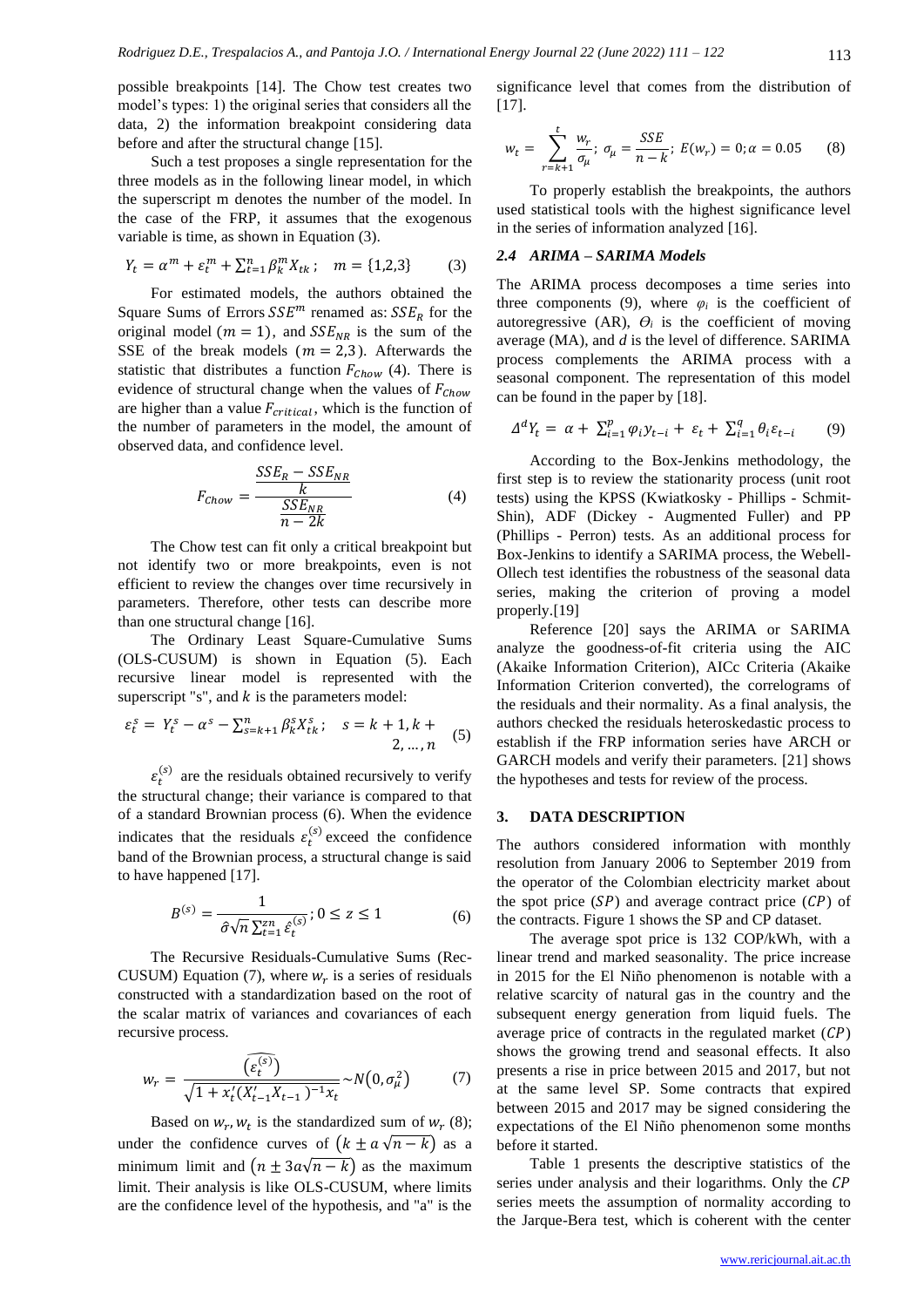interquartile distances. The spot price  $(SP)$  presents more data dispersion toward the right side of the mean, which reflects positive skewness also for the natural logarithm of the series. The time series (Figure 2) was also decomposed into its (i) trend, (ii) seasonal, and (iii) random components.



**Fig. 1. Spot price (SP) and average contract price (CP). Both series are measured in COP/kWh.**  *Source[: www.xm.com.co](http://www.xm.com.co/)*

|  |  |  |  |  | Table 1. Basic document specifications. |
|--|--|--|--|--|-----------------------------------------|
|--|--|--|--|--|-----------------------------------------|

| Variable   | <b>SP</b> | $Log\_SP$ | C <sub>P</sub> | $Log_C$ CP |
|------------|-----------|-----------|----------------|------------|
| Min        | 46.88     | 3.85      | 73.65          | 4.3        |
| 1st O      | 83.25     | 4.42      | 112.6          | 4.72       |
| Median     | 122.33    | 4.81      | 135.33         | 4.91       |
| Mean       | 157.39    | 4.86      | 136.54         | 4.88       |
| 3rd O      | 181.81    | 5.2       | 166.43         | 5.11       |
| Max        | 1107.4    | 7.01      | 205.44         | 5.33       |
| Std. Dev   | 139.58    | 0.57      | 36.7           | 0.29       |
| Coeff. Var | 0.89      | 0.12      | 0.27           | 0.06       |
| JB         | 2668.06   | 44.52     | 5.25           | 9.66       |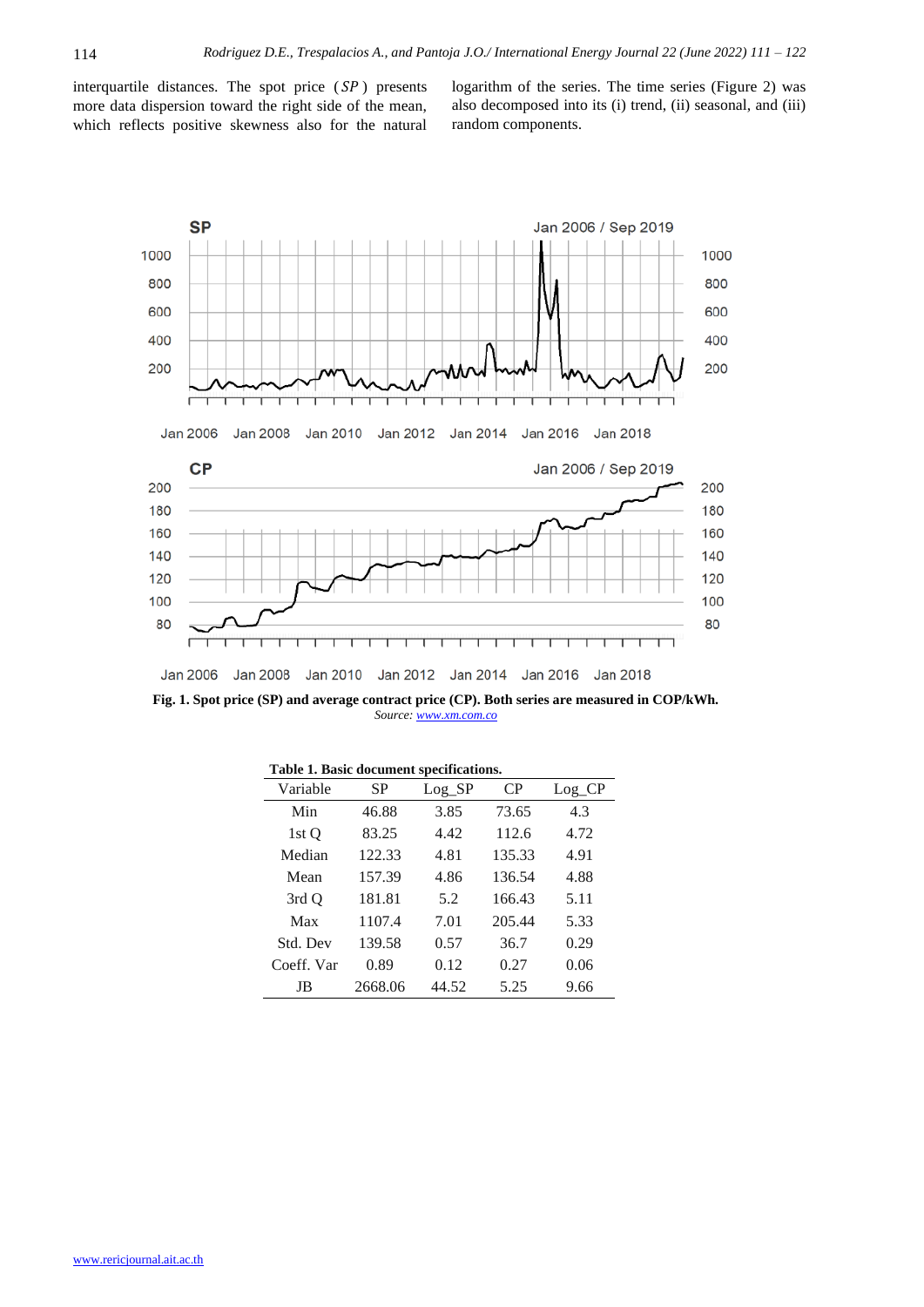

The trend component of CP is positive with a change in 2015 but did not have a reaction to the level change, meaning a stabilization of market risks avoiding short-time deviations. The SP series presents a cyclical trend component as a function of the availability of primary energy sources and the medium-term macroclimatic conditions that can influence the price because electricity poses technical and economic limitations for long-term storage. The seasonal component reflects the economic and fluvial dynamics, and the random component is an example of the effect of conditions for which there is no forecasting capacity. (Which could be related to failures in the generation equipment, modification of the topology of the transmission network, and electricity demand peaks, among others).

#### **4. RESULTS**

This study considers two possibilities to calculate the expected spot price: (i) a linear trend model and (ii) a SARIMA process. The FRP has a positive trend and two structural changes, one in December 2008 and one in August 2015. Additionally, the authors found that electricity generators pay the risk premium.

# *4.1 Case 1: Expected Spot Price (SP) toward FRP*

The following is the calculation of the expected spot price considering a linear trend model. The parameters in this model are estimated by employing the Ordinary Least Squares (OLS) method and following the procedure proposed by [13]. The obtained parameters present an individual significance level of 5% seen in Table 2.

Subsequently, the FRP is calculated using (2), considering the trend model of the spot price  $\widehat{PB}_t$  and the historical values of  $MC_t$ .

Figure 3 shows positive values of  $FRP_t$  and compose a growing series; therefore, the buyers of energy contracts are, on average, better paid concerning the spot price. There were negative values in only four months of 2009, maybe due to sales during a strong La Niña phenomenon.

Although the series presents an upward movement, it seems to have different trend levels in some periods. For that reason, the authors decided to conduct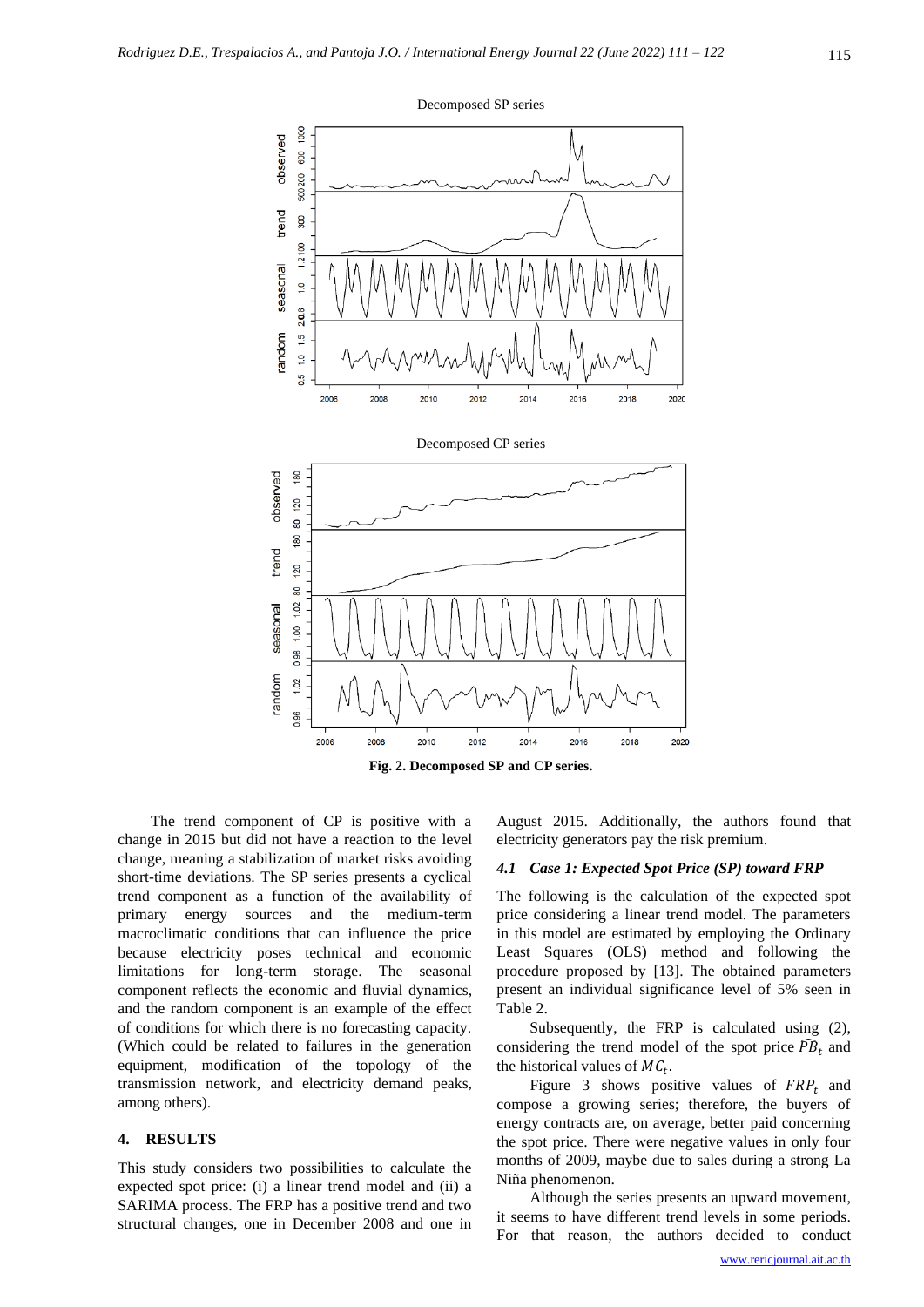parametric stability tests to identify possible breakpoints for structural change in the  $FRP_t$  series. Table 3 shows the statistics of the Chow, OLS-CUSUM, and Rec-CUSUM tests. The second column presents the calculated statistic of each test; the third column the pvalue of the null hypothesis of structural change. According to the three tests, there is a structural change

with a 99% confidence level. For the Chow test, the residuals must be homoscedastic; to test this assumption, [14] recommend the White and BGP tests; the results show possibly homoscedastic residuals using a White test (5%), but the calculated and theoretical values are similar; to review this hypothesis the authors have done the BGP test finding homoscedastic residuals.

| Table 2. Linear model by OLS.            |       |       |       |  |  |  |  |
|------------------------------------------|-------|-------|-------|--|--|--|--|
| Coefficients Estimate Std. Error P-value |       |       |       |  |  |  |  |
| Intercept                                | 77.57 | 20.67 | 0.000 |  |  |  |  |
|                                          | 0.961 | 0.21  | 0.000 |  |  |  |  |



**Fig. 3. Time series of FRP (COP/kWh) based on the estimated value of SP.**

|                              | -<br>. .   |                |          |  |  |  |
|------------------------------|------------|----------------|----------|--|--|--|
| <b>Test</b>                  |            | Value          | P-value  |  |  |  |
| Chow (F-distribution)        |            | 15.66          | 0.000    |  |  |  |
| OLS-CUSUM (chi distribution) |            | 1.937<br>0.001 |          |  |  |  |
| Rec-CUSUM (chi distribution) |            | 1.174          | 0.007    |  |  |  |
| Heteroskedastic Tests        |            |                |          |  |  |  |
| Test                         | Calc Value |                | P- Value |  |  |  |
| White                        |            | 5.991          | 0.049    |  |  |  |
| <b>BGP</b>                   | 3.841      |                | 0.247    |  |  |  |
|                              |            |                |          |  |  |  |

**Table 3. Tests of structural changes applied to the FRP in Case 1**.

Next, Table 4 provide the most relevant breakpoints in the data series. The first event occurred in December 2008 in the La Niña phenomenon when the hydrological contributions grew significantly; as a result, the market supply increased, the prices decreased and the predictability toward relatively low spot prices, which reduced the risk levels and increased the cost of the risk premium. The second event occurred in August 2015 due to the El Niño phenomenon, when the FRP reached its highest point to later stabilize as its rate of change decreased, these results are shown in the ONI dataset [22]. See the Figure 4.

Reference [23] demonstrates in his article that the risks are more significant in "El Niño" phenomenon than La Niña phenomenon, doing the spot prices rise because of scarcity of water resources. As evidenced in the previous paragraph, there are two events of "El Niño" phenomenon. However, the risk is not evident when the climatic effect is the opposite (La Niña phenomenon) keeping reservoirs capacity.

The authors found that the FRP trend changed between January 2006 and December 2008 (P1) increasing the risk premium at an average speed of 0.33 COP/kWh per month. The premium fastest-growing period was between 2009 and 2015 (P2), when it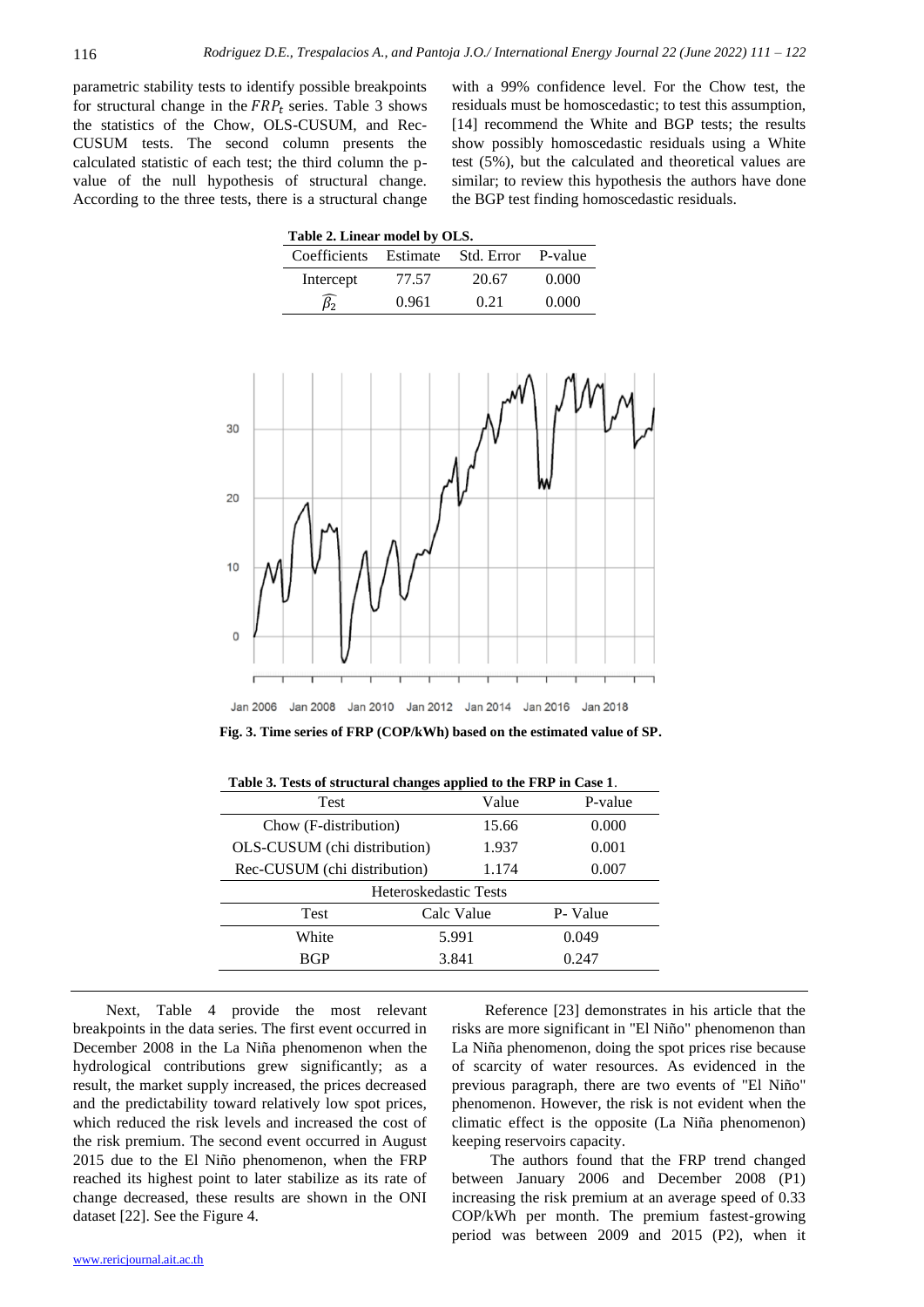increased 0.48 COP/kWh per month and even exceeded 30 COP/kWh after 2014. In turn, the FRP decelerated in the most recent period (P3), *i.e.,* from September 2015 until the end of the data in September 2019 FRP increased by 0.065 COP/kWh and stayed around 32 COP/kWh. It seems that, after the most recent strong El Niño phenomenon, the market agents found the maximum risk market valuation. Figure 4 presents the graph of the FRP with the breakpoints of structural change marked with dashed lines and the slope of the series in the three periods in blue.

| Table 4. Linear model fitted with structural changes. |            |           |                     |           |                     |  |  |  |
|-------------------------------------------------------|------------|-----------|---------------------|-----------|---------------------|--|--|--|
|                                                       |            | Estimate  | Std. Error          | t value   | P value             |  |  |  |
|                                                       | $\alpha^s$ | 5.294     | 1.245               | 4.251     | 0.00                |  |  |  |
| $P1: Jan 2006-$<br>Dec 2008                           | $\beta^s$  | 0.329     | 0.058               | 5.606     | 0.00                |  |  |  |
|                                                       | 95%        | Lower     | $(3.125 - 14.642)$  | Upper     | $(8.121 - 19.638)$  |  |  |  |
|                                                       | $\alpha^s$ | $-18.625$ | 1.245               | $-14.954$ | 0.00                |  |  |  |
| $P2: Jan 2009-$<br>Sept 2015                          | $\beta^s$  | 0.484     | 0.015               | 31.105    | 0.00                |  |  |  |
|                                                       | 95%        | Lower     | $(-2.125 - 36.175)$ | Upper     | $(0.750 - 39.050)$  |  |  |  |
| P3: Sept<br>$2015 -$ Sept<br>2019                     | $\alpha^s$ | 22.431    | 6.286               | 3.568     | 0.00                |  |  |  |
|                                                       | $\beta^s$  | 0.065     | 0.044               | 1.482     | 0.14                |  |  |  |
|                                                       | 95%        | Lower     | $(27.586 - 30.743)$ | Upper     | $(32.663 - 35.819)$ |  |  |  |



In these conditions, the lowest FRP (-3.2 COP/kWh) occurs at the setup of Period 2. P1 also presents the lowest expected spot price: 78.5 COP/kWh. The higher change rate of premium is 38.1 COP/kWh in P3, also showing the higher spot price: 236.3 COP/kWh. For the change rate, P3 show the higher FRP standard deviation due to the positive skewness identified in the distance between the third quartile and the mean. Table 5 presents the descriptive statistics of the FRP and the expected spot price in the three periods.

For the estimated FRP data series, the authors used Box–Jenkins's method (Table 6), adding a seasonal

component as suggested by [24], to determine if exist a SARIMA model. Figure 5 shows the FRP have a second-order process (regarding the autoregressive price) and a moving average component of the delay.

Contemplating the possibility of heteroskedastic innovations in the model (Figure 6), the authors evaluated the non-seasonal variance and found empirical evidence of several information peaks. However, the conditioned variance process is not applicable because its implementation only revealed two high values in the innovations given the conditions of the structural events previously described.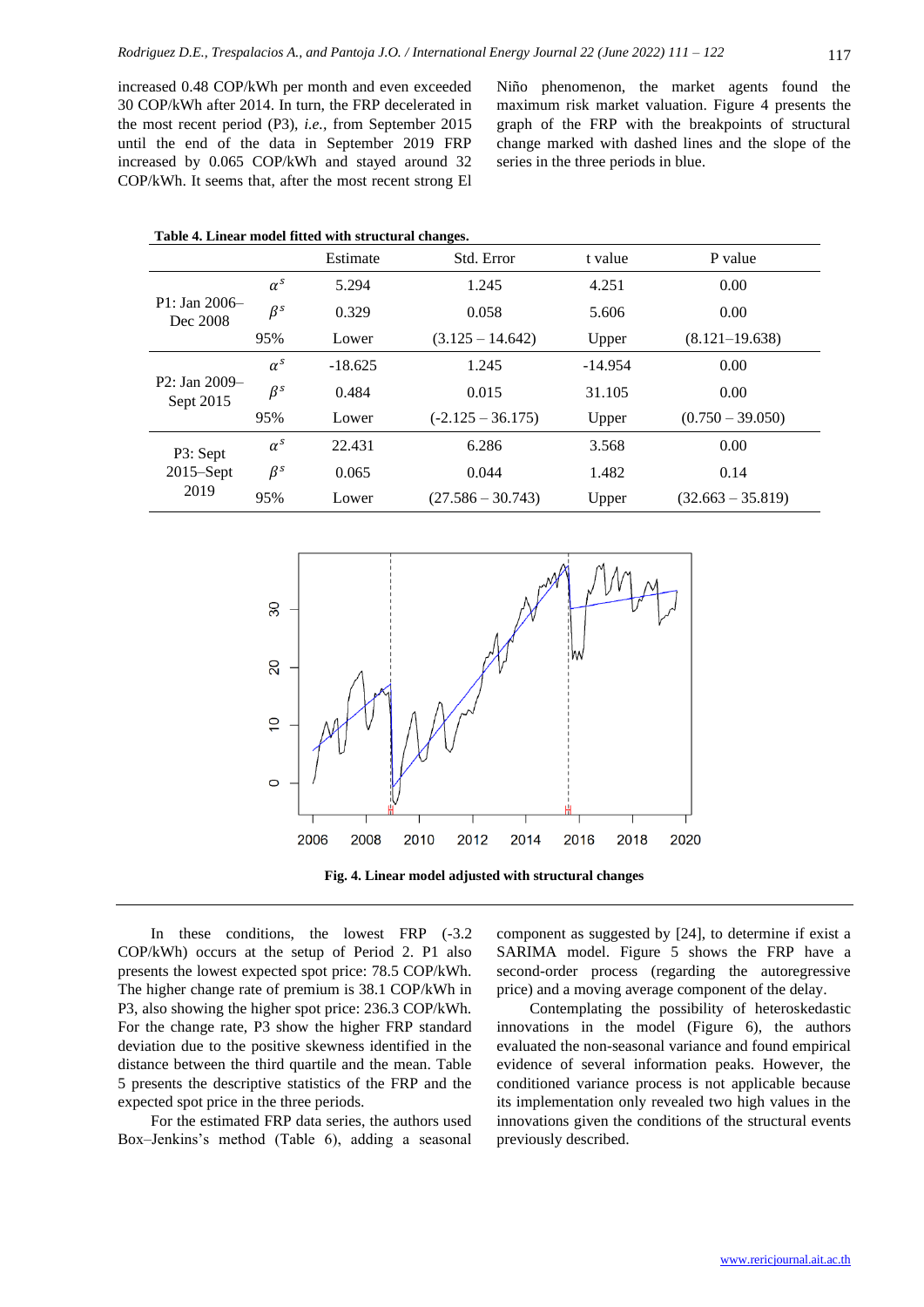| Period   |            | P <sub>1</sub> |            | P <sub>2</sub> |            | P <sub>3</sub> |
|----------|------------|----------------|------------|----------------|------------|----------------|
| Variable | <b>FRP</b> | Est SP         | <b>FRP</b> | Est SP         | <b>FRP</b> | Est SP         |
| Min      | $-0.08$    | 78.5           | $-3.8$     | 113.2          | 21.3       | 190.1          |
| 1st O    | 7.9        | 87             | 9.28       | 132.2          | 29.6       | 201.6          |
| Median   | 10.9       | 95.4           | 16.3       | 151.1          | 32.9       | 213.2          |
| Mean     | 11.3       | 95.4           | 18.4       | 95.4           | 31.7       | 213.2          |
| 3rd Q    | 15.6       | 103.8          | 29.3       | 170.1          | 34.9       | 224.7          |
| Max      | 19.3       | 112.2          | 37.9       | 189.1          | 38.0       | 236.3          |
| Std.Dev  | 5.08       | 10.13          | 11.7       | 22.35          | 4.54       | 13.74          |
| Coef.Var | 0.45       | 0.11           | 0.63       | 0.15           | 0.14       | 0.06           |
|          |            |                |            |                |            |                |

**Table 5. Descriptive statistics of the forward risk prime and expected spot price in the three periods of structural change of the FRP.**

| <b>Coefficients</b> | Estimate | P-value | Other test                 |        |
|---------------------|----------|---------|----------------------------|--------|
| MA <sub>1</sub>     | 0.165    | 0.027   | KPSS, ADF, PP              |        |
| SAR <sub>1</sub>    | 1.211    | 0.000   | AIC.                       | 727.23 |
| SAR <sub>2</sub>    | $-0.219$ | 0.015   | AICc                       | 727.76 |
| SMA <sub>1</sub>    | $-0.980$ | 0.000   | Seasonality test (p-value) |        |



![](_page_7_Figure_6.jpeg)

![](_page_7_Figure_7.jpeg)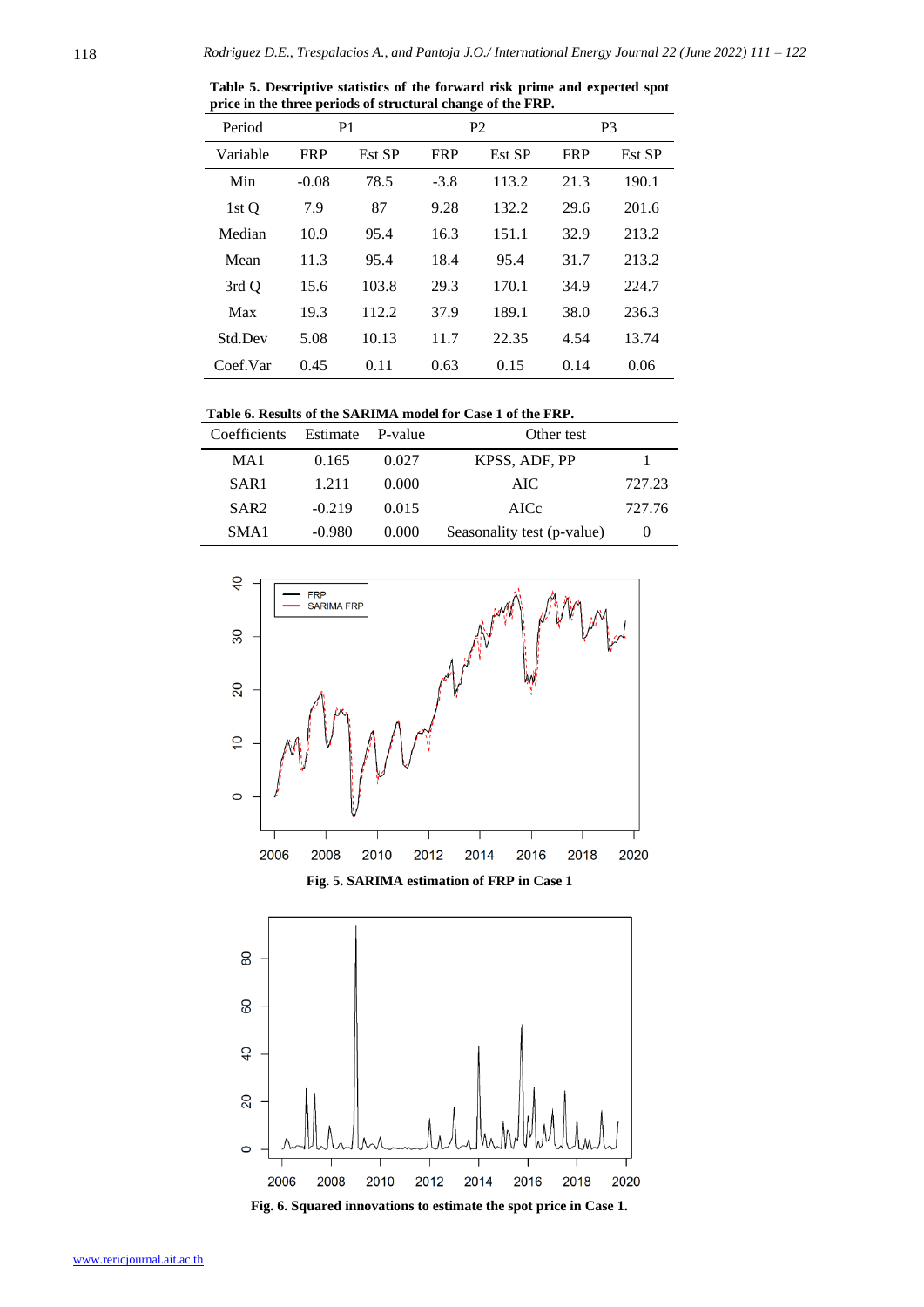### *4.2 Case 2: Expected Spot Price (SP) based on ARIMA/SARIMA models toward the FRP*

In this case, the authors used Equation (7) to determine the ARIMA/SARIMA model of the spot price (SP) and take the value of FRP from it. Therefore, the authors applied the following model in Table 7.

Figure 7 presents the historical spot price (solid black line) and the process fitted to the time series (dashed red line), which has two autoregressive components of moving averages; all of them are significant at a confidence level of 95%. This way of calculating expected spot prices uses the spot price and the innovations of the electricity series in the two previous periods; as a result, the model price expectations require the past period. As in Case 1, the authors did not find conditioned heteroskedasticity in the model's residuals. The errors of the ARIMA model (1,0,1) of the spot price (SP) only exhibit one variance peak and no volatility clusters.

Figure 8 presents the FRP estimated in Case 1 (solid black line) and Case 2 (dashed red line). In Case 1, the FRP is smoother, possibly since the expectations of spot price are less volatile, although the risk estimation of the price forecast is higher. Spot price expectations based on short-term information increase the volatility of the risk premium. The model in Case 1 explains a short-term expectation. However, in the market, the  $\mathcal{CP}$  is agreed one, two, or three years in advance, which shows the effect of actual short-term decisions and decision changes due to climate phenomena. Nevertheless, the spot price forecasting that uses  $t - 1$  periods is not sufficient to make market decisions because the long-term effects have behaviour like the spot price  $SP$ , see Case 2.

Table 8 summarizes the estimated spot prices (SP) and risk premia (FRP) obtained in the two cases. The average value of the FRP over the entire time horizon is 21 COP/kWh in Case 1 and 18.9 COP/kWh in Case 2. This situation indicates that the forward risk premium is positive on average whether the authors use a long-term trend modeling (Case 1) or a short-term estimation (Case 2). In Case 2, there be more years with a negative risk premium, more volatility and an annual variation coefficient that exceeds even that of the contract prices  $\mathcal{CP}$ .

The results also show in [23], [25]–[27] take VAR, VEC or ARDL methodologies to study the Free risk premium for explaining the exogenous variables' impact. This paper is an exploratory start of those procedures providing a source of univariate analysis; in fact, this paper revisited [28]. The advice for management spot prices and FRP is to apply this methodology for agents' preference risk, behavior, and how institutions can control the bid-ask expectations.

**Table 7. Results of the SARIMA model of the FRP in Case 2.**

| Coefficients | Estimated P-value |       | Other test                 |         |
|--------------|-------------------|-------|----------------------------|---------|
| AR1          | 0.823             | 0.000 | KPSS, ADF, PP              |         |
| MA1          | $-0.227$          | 0.038 | AIC.                       | 1916.31 |
|              |                   |       | AICc                       | 1916.69 |
|              |                   |       | Seasonality test (p-value) |         |

![](_page_8_Figure_10.jpeg)

**Fig. 7. Estimated model for the spot price (SP) in Case 2.**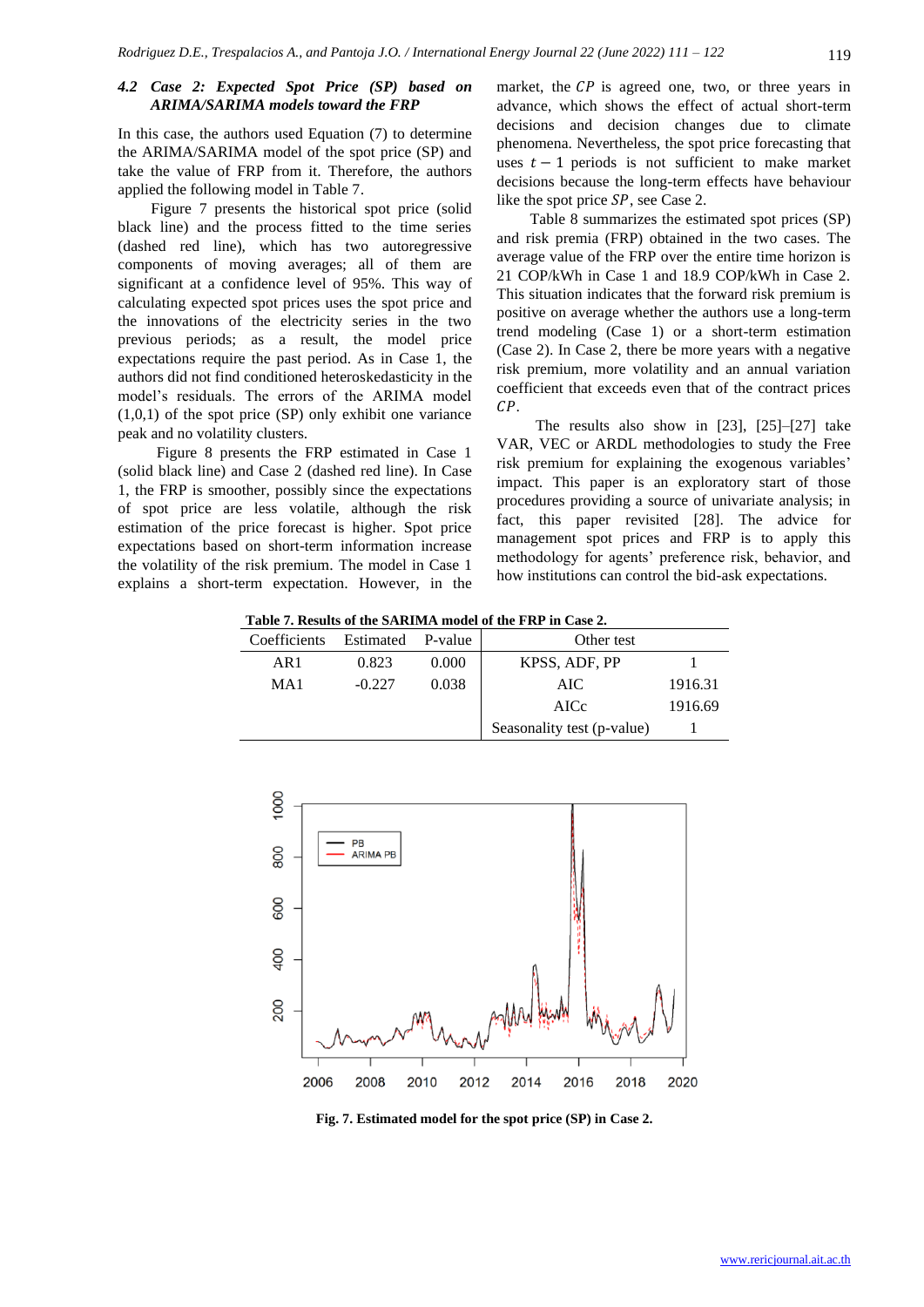![](_page_9_Figure_1.jpeg)

**Fig. 8. FRP series with ARIMA spot expectation.**

**Table 8. Annual summary of the FRP in the two cases of expected spot price measurement. All the values are annual averages.**

| Year      | CP    | Case 1       |            |             | Case 2  |            |          |
|-----------|-------|--------------|------------|-------------|---------|------------|----------|
|           |       | Est. $SP(1)$ | <b>FRP</b> | $FRP\%$ (2) | Est. SP | <b>FRP</b> | FRP%     |
| 2006      | 76.5  | 83.8         | 7.3        | 9%          | 74.3    | $-2.9$     | $-4%$    |
| 2007      | 81.9  | 95.4         | 13.4       | 14%         | 81.5    | 1.4        | 2%       |
| 2008      | 93.5  | 106.9        | 13.4       | 13%         | 85.5    | $-6.9$     | $-8%$    |
| 2009      | 113.8 | 118.4        | 4.6        | 4%          | 123.7   | 16.2       | 13%      |
| 2010      | 121.3 | 130.0        | 8.7        | 7%          | 132.6   | 2.7        | 2%       |
| 2011      | 132.1 | 141.5        | 9.4        | 7%          | 82.0    | $-51.4$    | $-63%$   |
| 2012      | 133.8 | 153.1        | 19.3       | 13%         | 104.3   | $-20.3$    | $-19%$   |
| 2013      | 139.8 | 164.6        | 24.8       | 15%         | 165.9   | 24.5       | 15%      |
| 2014      | 143.9 | 176.1        | 32.3       | 18%         | 205.4   | 65.6       | 32%      |
| 2015      | 155.7 | 187.7        | 32.0       | 17%         | 304.7   | 182.8      | 60%      |
| 2016      | 167.4 | 199.2        | 31.8       | 16%         | 322.3   | 115.9      | 36%      |
| 2017      | 175.7 | 210.8        | 35.0       | 17%         | 130.2   | $-47.1$    | $-36%$   |
| 2018      | 189.7 | 222.3        | 32.6       | 15%         | 125.2   | $-57.7$    | $-46%$   |
| 2019      | 203.0 | 232.4        | 29.5       | 13%         | 195.8   | $-8.2$     | $-4%$    |
| Average   | 137.7 | 158.7        | 21.0       | 12.5%       | 152.4   | 15.3       | $-1.5\%$ |
| St. Dev   | 38.6  | 48.1         | 11.2       | 4.4%        | 79.5    | 66.5       | 32.9%    |
| Coef. Var | 0.280 | 0.303        | 0.53       | 0.353       | 0.522   | 4.337      | $-21.96$ |

*Note: (1) Spot price estimated using the methods in Case 1 and Case 2, respectively. (2) With respect to the estimated SP*

# **5. CONCLUSIONS AND RECOMMENDATIONS**

This study presents an ex-post measurement of the forward risk premium in the Colombian electricity market explained as the difference between the forward contracts of the electricity price and the expected spot price. To estimate the spot price expectation was presented two possibilities, (i) a linear model and (ii) a SARIMA model. The authors found FRP in Colombia presents two structural change patterns of seasonality and mean reversion patterns. In addition, the FRP has been positive most of the time, suggesting that it is electricity generators that have traditionally paid for risk coverage and users who have assumed the market risk. The results allow regulators, supervisors, and energy market planners to consider the market efficiency, the cost transfer, and the competition.

The risk valuation of the Colombian electricity market measured using the FRP has been marked by three periods with an upward trend, each with different growth rates: 2006–2008, 2009–2015 (highest growth rate), and 2015–2019 (lowest average growth rate).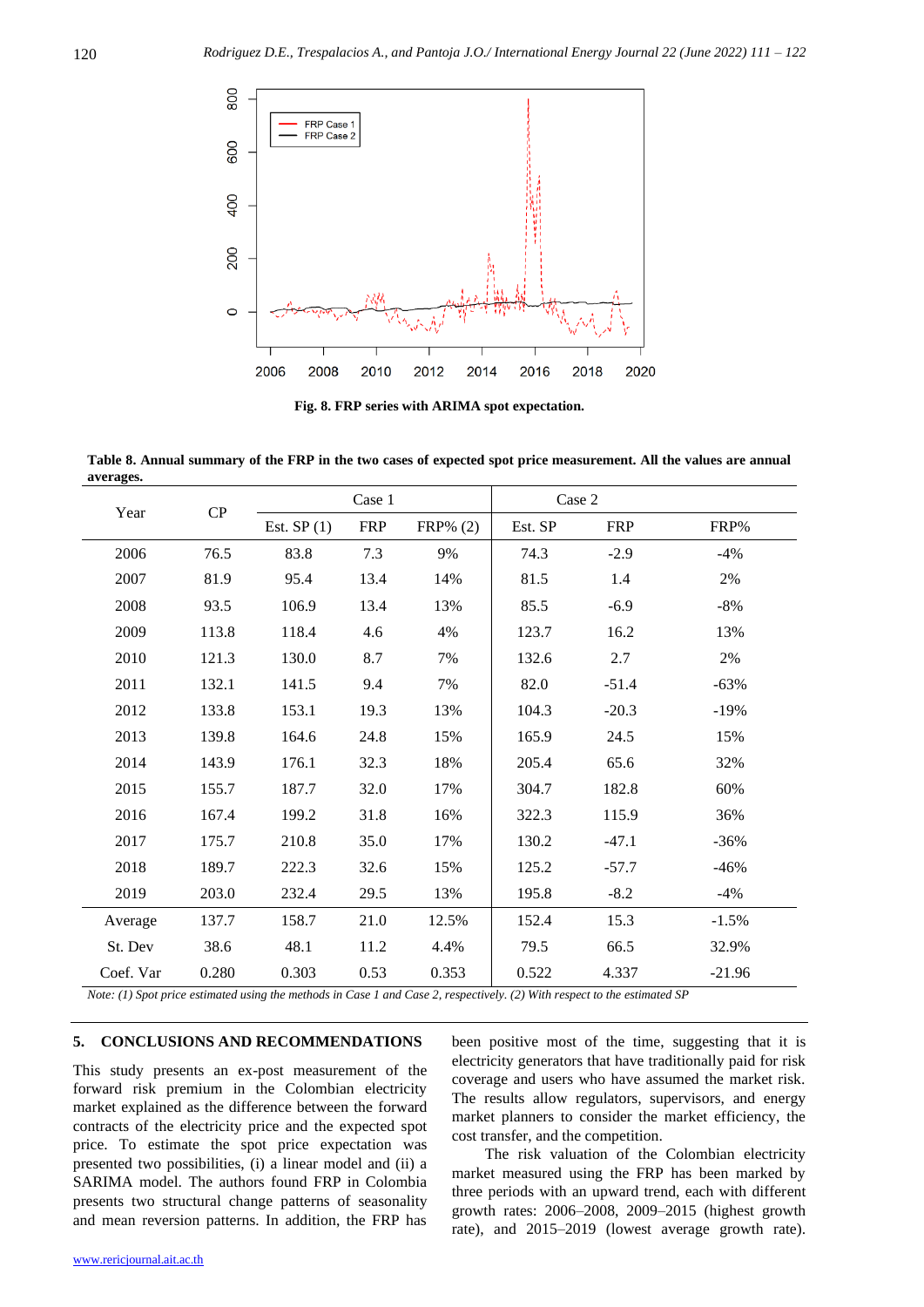After the most recent strong El Niño phenomenon, the market agents found the maximum risk market valuation; such valuation seems indeed conditioned by the occurrence of market conditions. The authors found periods in which the El Niño occur can influence the risk premium structure of market agents. Therefore, the regulation should generate user guarantees to face the variability in the market by climatic phenomenon, being hedge mechanisms or risk mitigation chances the adequate.

Of the two methods used in this study, Case 1 present the best performance. Nevertheless, the expectations made with SARIMA require information very close to the maturity period of the contracts, and agents do not have this information when they sign a contract. Colombian electricity market contracts are signed one or two years before the maturity in the aftermath.

The results of this study are favorable for electricity negotiations agents that participate in institutions responsible for planning and structuring the market. To further this analysis, the authors studied the market risk valuation through its determinants. Therefore, future studies should analyze the influence variables for the definition of the FRP, as well as the way the volatility of the observable variable's determinates the risk premium. As a result, sellers, and buyers, as regulators and organizations in charge of supervising the market, can improve their tools to support decision making.

# **REFERENCES**

- [1] Pantoja J., 2012. Modelling risk for electric power markets. *Innovar* 22(1): 51–66
- [2] Pilipovic D., 2007. *Energy risk - valuing and managing energy derivatives*; 2nd Ed. New York: Mc Graw Hill.
- [3] Cartea A. and P. Villaplana. 2008. Spot price modeling and the valuation of electricity forward contracts: The role of demand and capacity. *Journal of Banking and Finance* 32(12): 2502– 2519.
- [4] Trespalacios A., Pantoja J., and Fernández Ó.A., 2017. *Análisis de mercados de electricidad*; 1st Ed. Medellín: Editorial EAFIT.
- [5] Longstaff F.A. and A.W. Wang. 2004. Electricity forward prices: A high-frequency empirical analysis. *Journal of Finance* 59(4): 1877–1900.
- [6] Bunn D.W. and D. Chen. 2013. The forward premium in electricity futures. *Journal of Empirical Finance* 23(1): 173–186.
- [7] Botterud A., Kristiansen T., and Ilic M.D., 2010. The relationship between spot and futures prices in the Nord Pool electricity market. *Energy Economics* 32(5): 967–978.
- [8] Redl C. and D.W. Bunn. 2013. Determinants of the premium in forward contracts. *Journal of Regulatory Economics* 43(1): 90–111.
- [9] Xiao Y., Colwell D.B., and Bhar R., 2015. Risk Premium in electricity prices: evidence from the PJM market. *Journal of Futures Markets* 35(8):

776–793.

- [10] Ruddell K., Philpott A., and Downward A., 2018. Market power and forward prices. *Economics Letters* 166(1193): 6–9.
- [11] Galeano D.A., 2015. A transfer function model for volatilities between water inflows and spot prices for Colombian electricity market. *MsC Thesis*. EAFIT, Medellín, Colombia.
- [12] Bessembinder H. and M. Lemmon. 2007. Equilibrium pricing and optimal hedging in electricity forward markets equilibrium pricing and optimal hedging in electricity forward markets. *The Journal Finance* 57(3): 1347–1382.
- [13] Rodríguez D.E. and G.J. Gonzalez. 2017. *Principios de econometría*; 1st Ed. Medellín: Fondo Editorial ITM, 2017.
- [14] Greene W.H., *Econometric analysis*; 8th Ed. 2008. New York: Pearson/Prentice Hall.
- [15] Chow G., 1960. Tests of equality between sets of coefficients in two linear regressions. *Econometrica* 28(3): 591–605.
- [16] Zeileis A., Leisch F., Homik K., and Kleiber C., 2002. Strucchange: an R package for testing for structural change. *Journal of Statistical Software* 7(2): 1–38.
- [17] Novales A., 1993. *Econometria*; 2nd Ed. Madrid: McGraw Hill.
- [18] Dhingra V.S., Bulsara H.P., and Gandhi S., 2015. forecasting foreign institutional investment flows towards India using ARIMA modelling. *Management - Journal for theory and practice of management* 20(75): 13–26.
- [19] Shumway R.H. and D.S. Stoffer. 2011. *Time series analysis and its applications with R examples*; 4th Ed. Cham: Springer.
- [20] Wang P., 2009. *Financial econometrics*; 2nd Ed. Oxon: Taylor & Francis Group.
- [21] Mills T.C., 2015. *Time series econometrics: a concise introduction*; 1st ed. Hampshire: Palgrave Macmillan.
- [22] NOAA's Climate Prediction Center. 2021. *Cold & warm episodes by season*. Retrieved Dec. 15, 2021 from World Wide Web: [https://origin.cpc.ncep.noaa.gov/products/analysis\\_](https://origin.cpc.ncep.noaa.gov/products/analysis_monitoring/ensostuff/ONI_v5.php) [monitoring/ensostuff/ONI\\_v5.php](https://origin.cpc.ncep.noaa.gov/products/analysis_monitoring/ensostuff/ONI_v5.php)
- [23] Salazar G.S. and J. Pantoja. 2011. Are forward prices rationally determined by agents in the Colombian market? *Ad-Minister* 18: 77–99.
- [24] Karsten W. and D. Ollech. 2018. An overall seasonality test based on recursive feature elimination in conditional random forests. In *Proceedings of the 5th International Conference on Time Series and Forecasting*. Granada, Spain, 20– 31 September. Granada: Godel Impresiones Digitales S.L.
- [25] Fleten S.E., Hagen L.A., Nygård M.T., Smith-Sivertsen R., and Sollie J.M., 2015. The overnight risk premium in electricity forward contracts. *Energy Economics* 49: 293–300.
- [26] Chiou S.Z. and Z. Zhu. 2006. Commodity convenience yield and risk premium determination: The case of the U.S. natural gas market. *Energy*